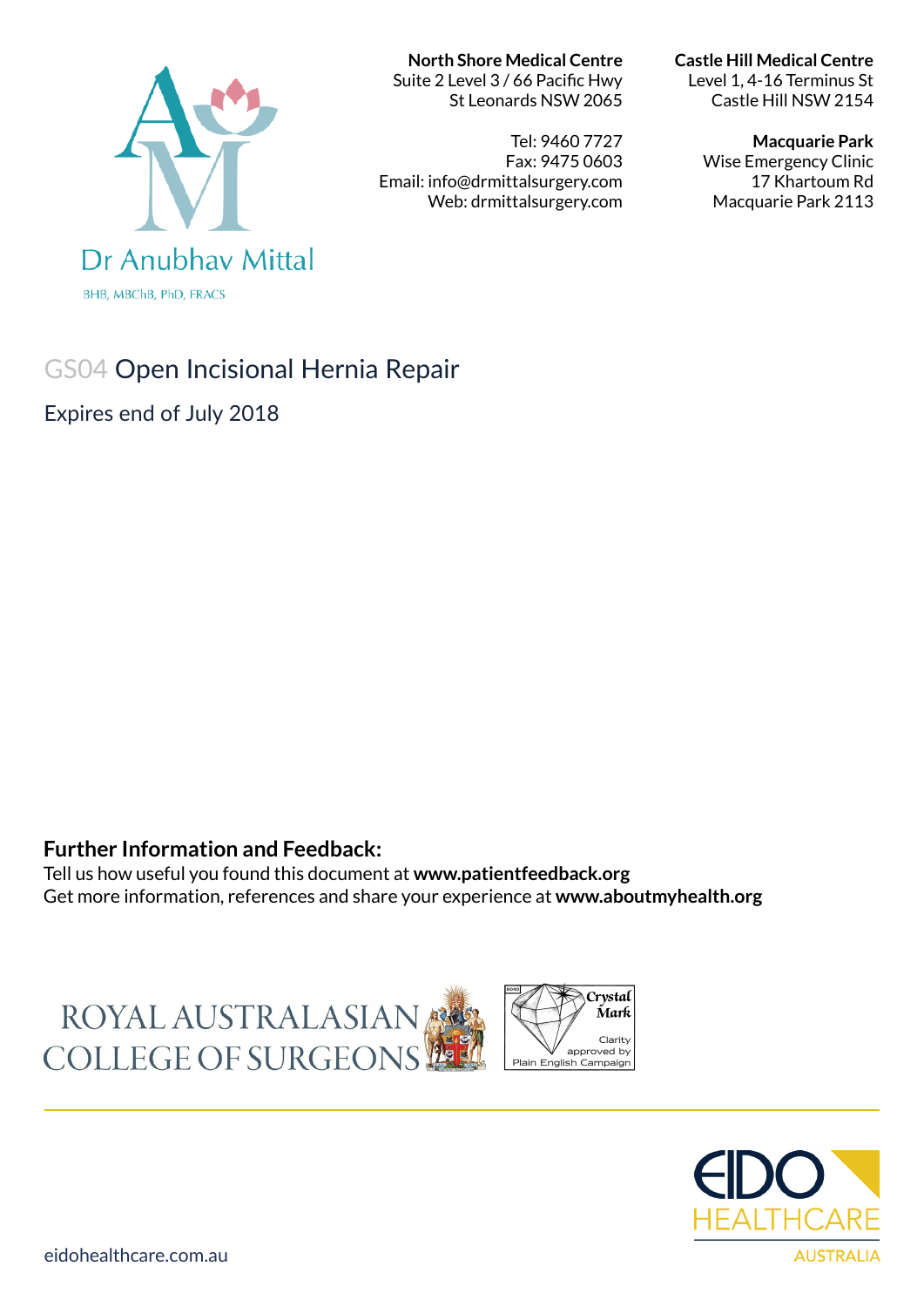## **What is an incisional hernia?**

An incisional hernia is a weakness in your abdominal wall which happens at the site of a cut (incision) made during a previous operation.

Your surgeon has recommended a hernia operation. However, it is your decision to go ahead with the operation or not.

This document will give you information about the benefits and risks to help you to make an informed decision. If you have any questions that this document does not answer, ask your surgeon or the healthcare team.

# **How does a hernia happen?**

Your abdominal cavity contains your intestines and other structures. These are protected by your abdominal wall, which is made up of four layers. The inner layer is a membrane. The second layer is a wall made of muscle. A layer of fat separates the muscle from the outer layer of skin.

Any operation on your abdomen needs a cut that is closed with stitches. Sometimes your wound does not heal properly and a weakness happens in the muscle layer. This results in the contents of your abdomen, along with the inner layer, pushing through your abdominal muscles. This produces a lump under your skin called a hernia (see figure 1).



Figure 1 An incisional hernia

# **What are the benefits of surgery?**

You should no longer have the hernia. Surgery should prevent serious complications and allow you to return to normal activities.

If you are female, let your surgeonknow if you are planning to become pregnant. Pregnancy increases the size of your abdomen and may undo the hernia repair.

## **Are there any alternatives to surgery?**

Surgery is recommended as it is the only dependable way to cure the condition. You can sometimes control the hernia with supportive clothing or simply leave it alone. It will not get better without surgery.

## **What will happen if I decide not to have the operation?**

The hernia will get larger with time. It can also be dangerous because your intestines or other structures within your abdomen can get trapped and have their blood supply cut off (strangulated hernia). This needs an urgent and larger operation, with a higher risk of developing serious complications. If left untreated, a strangulated hernia can cause death.

If you are female and are planning to become pregnant, it is usually better to wait until after your pregnancy before having the operation. Pregnancy increases the size of your abdomen and may undo the hernia repair. Your surgeon will tell you the risks of delaying having the operation.

## **What does the operation involve?**

Incisional hernias can be repaired using keyhole surgery or by an open cut at the site of your scar. Your surgeon has recommended open surgery for you.

The healthcare team will carry out a number of checks to make sure you have the operation you came in for and on the correct side. You can help by confirming to your surgeon and the healthcare team your name and the operation you are having.

Various anaesthetic techniques are possible. Your anaesthetist will discuss the options with you. You may also have injections of local anaesthetic to help with the pain after the operation.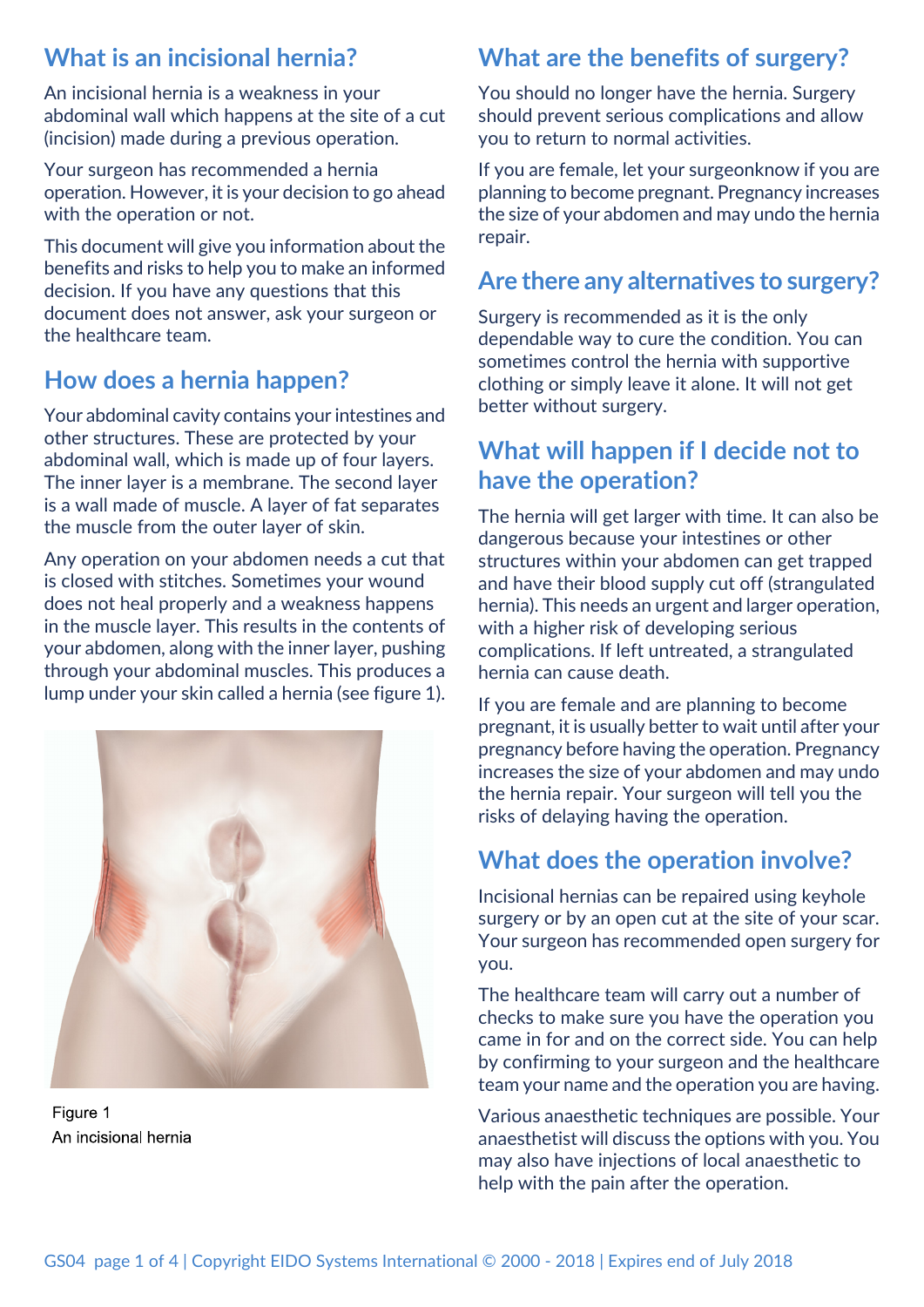You may be given antibiotics during the operation to reduce the risk of infection.

The operation usually takes about 90 minutes. Your surgeon will make a cut through your old scar. They will repair the weak tissue either with stitches only or using a synthetic mesh, which they will stitch to the muscles under your skin.

Your surgeon will close your skin over the repair. They may need to form a flap of skin over the repair so that your skin closes properly.

Your surgeon may insert a drain (tube) under your skin to drain away fluid that can sometimes collect. The drain will usually be removed after one to two days.

## **What should I do about my medication?**

Let your doctor know about all the medication you take and follow their advice. This includes all blood-thinning medication as well as herbal and complementary remedies, dietary supplements, and medication you can buy over the counter.

## **What can I do to help make the operation a success?**

If you smoke, stopping smoking several weeks or more before the operation may reduce your risk of developing complications and will improve your long-term health.

Try to maintain a healthy weight. You have a higher risk of developing complications if you are overweight.

Regular exercise should help to prepare you for the operation, help you to recover and improve your long-term health. Do not do exercises that involve heavy lifting or make your hernia painful.

Before you start exercising, ask the healthcare team or your GP for advice.

You can reduce your risk of infection in a surgical wound.

- In the week before the operation, do not shave or wax the area where a cut is likely to be made.
- Try to have a bath or shower either the day before or on the day of the operation.
- Keep warm around the time of the operation. Let the healthcare team know if you feel cold.

# **What complications can happen?**

The healthcare team will try to make the operation as safe as possible but complications can happen. Some of these can be serious and can even cause death. You should ask your doctor if there is anything you do not understand.

Any numbers which relate to risk are from studies of people who have had this operation. Your doctor may be able to tell you if the risk of a complication is higher or lower for you.

## **Complications of anaesthesia**

Your anaesthetist will be able to discuss with you the possible complications of having an anaesthetic.

## **General complications of any operation**

• Pain. The healthcare team will give you medication to control the pain and it is important that you take it as you are told so you can move about and cough freely.

• Infection of the surgical site (wound) (risk: 1 in 10). It is usually safe to shower after two days but you should check with the healthcare team. Let the healthcare team know if you get a high temperature, notice pus in your wound, or if your wound becomes red, sore or painful. An infection usually settles with antibiotics but you may need another operation. If your surgeon inserted a mesh and it gets infected, your wound can take several months to heal. Sometimes your wound will need to be packed or the mesh will need to be removed.

• Bleeding during or after the operation. It is common for the area around your wound to be bruised. Rarely, you will need a blood transfusion or another operation.

• Unsightly scarring of your skin.

• Blood clot in your leg (deep-vein thrombosis – DVT). This can cause pain, swelling or redness in your leg, or the veins near the surface of your leg to appear larger than normal. The healthcare team will assess your risk. They will encourage you to get out of bed soon after the operation and may give you injections, medication, or special stockings to wear. Let the healthcare team know straightaway if you think you might have a DVT.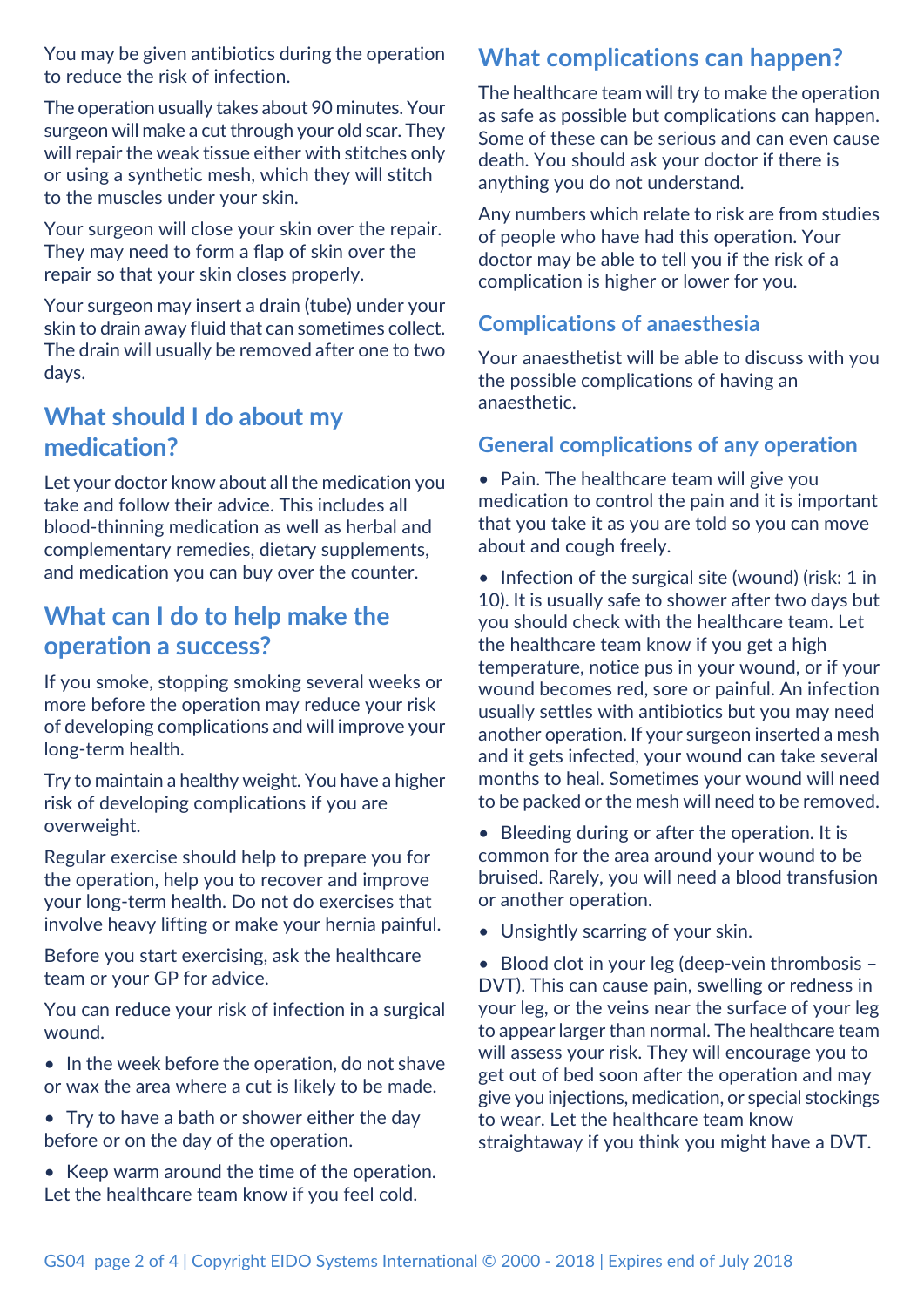• Blood clot in your lung (pulmonary embolus), if a blood clot moves through your bloodstream to your lungs. Let the healthcare team know straightaway if you become short of breath, feel pain in your chest or upper back, or if you cough up blood. If you are at home, call an ambulance or go immediately to your nearest Emergency department.

#### **Specific complications of this operation**

- Developing a collection of blood (haematoma) or fluid (seroma) under your wound (risk: 6 in 100). This usually settles within a few weeks.
- Difficulty passing urine. You may need a catheter (tube) in your bladder for one to two days.

• Skin necrosis, where some of the skin flap dies usually because the blood supply to the skin flap is not good enough. If your surgeon inserted a mesh, the mesh can sometimes get infected. You may need another operation to remove the dead skin and the mesh.

- Injury to structures that come from your abdomen and are within the hernia. This is rare but you may need another operation.
- Injury to nerves that supply your skin around the cut made by your surgeon, leading to a numb patch or continued discomfort.
- Removing your umbilicus (belly button). Sometimes your umbilicus needs to be removed, leaving a scar instead.

## **How soon will I recover?**

#### **In hospital**

After the operation you will be transferred to the recovery area and then to the ward. You should be able to go home after one to four days. However, your doctor may recommend that you stay a little longer. This will depend on the size and position of the hernia.

If you are worried about anything, in hospital or at home, contact the healthcare team. They should be able to reassure you or identify and treat any complications.

#### **Returning to normal activities**

To reduce the risk of a blood clot, make sure you follow carefully the instructions of the healthcare team if you have been given medication or need to wear special stockings.

Increase how much you walk around over the first few days. You may need to take painkillers to help you.

Your doctor will tell you when you can return to work.

Your doctor may tell you not to do any manual work for a while. Do not lift anything heavy for at least 6 weeks.

Regular exercise should help you to return to normal activities as soon as possible. Before you start exercising, ask the healthcare team or your GP for advice.

Do not drive until you are confident about controlling your vehicle and always check your insurance policy and with your doctor.

#### **The future**

Most people make a full recovery and can return to normal activities. However, the hernia can come back (risk if a mesh is used: less than 1 in 20). This depends on the size of the hernia, the strength of your abdominal muscles, if you are overweight or if you have underlying medical problems. Your surgeon will be able to give you an idea of how likely it is that the hernia will come back.

### **Summary**

An incisional hernia is a weakness in your abdominal wall which happens when previous wounds do not heal properly. If left untreated, an incisional hernia can cause serious complications.

Surgery is usually safe and effective but complications can happen. You need to know about them to help you to make an informed decision about surgery. Knowing about them will also help to detect and treat any problems early.